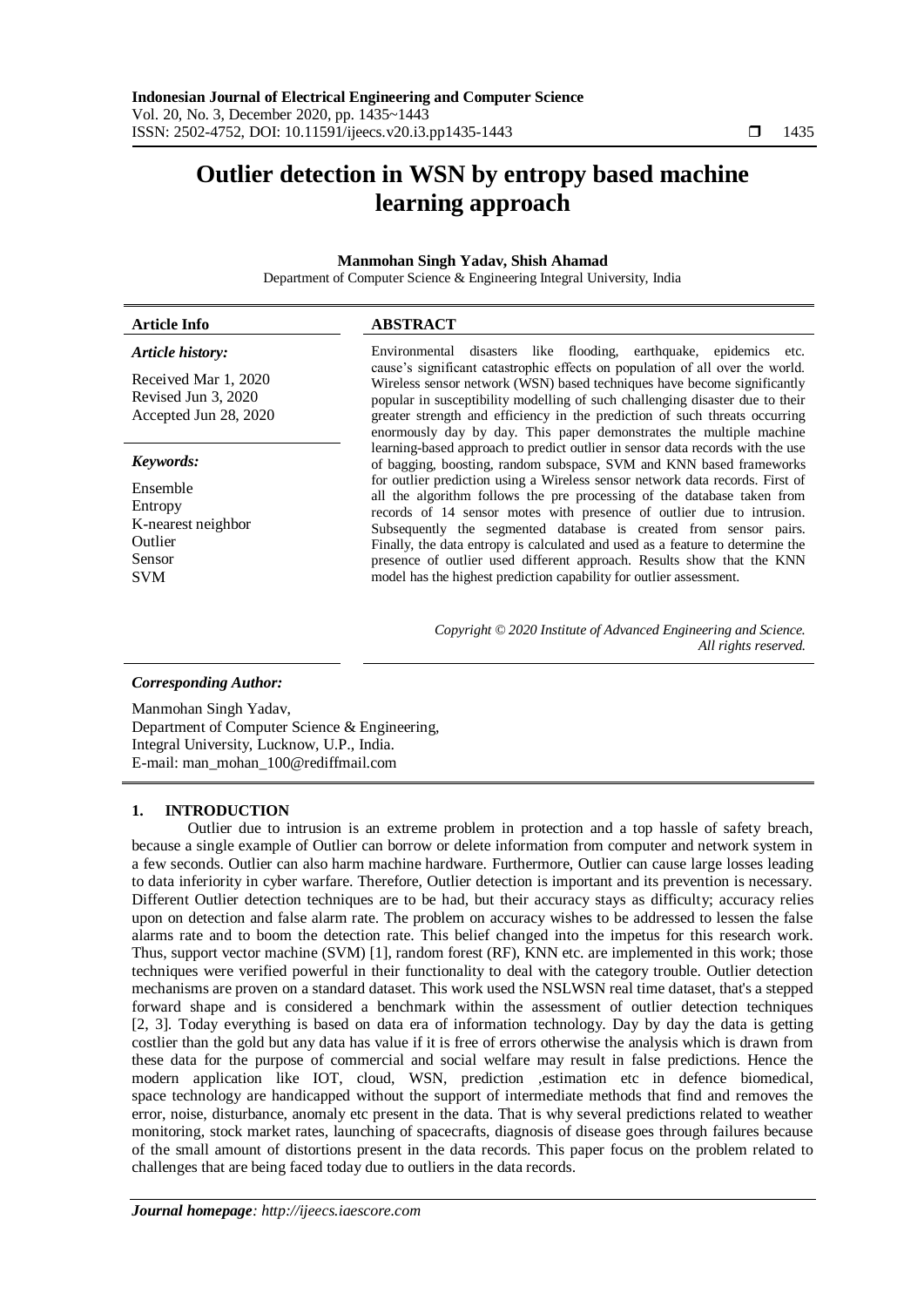Many studies and works are reporting contribution that shows interesting enhancements in terms of the classification performance accuracy. For instance the applications related to tree ensemble process casting to transformed susceptible classifiers into the better robust ones. In this approach, each tree is grown randomly by some training set [4]. Freund brought a boosting set of rules named as Ada boost, which he described as [5]: "deterministic rules sets". In [6] randomness changed into again used to develop the trees, the split became described at every node with the aid of attempting to find the high-quality random choice of capabilities inside the training set. How brought the random subspace, wherein he randomly selects a subset of vectors of features to grow each tree [7]. Dietrich delivered the random split selection in which at each node; a cut up is randomly decided on among great splits. K For these techniques, and like bagging, a random vector sampled to develop a tree is completely independent from the previous vectors, but is generated with the equal distribution. Random cut up selection and introducing random noise into the out puts both gave better outcomes than bagging. Nevertheless, the algorithms implementing approaches of re-weighting the training set, including Ada boost [8], outperform those two techniques. Therefore, Breiman [9] combined the strengths of the methods targeted above into the random forest algorithm. In this method, people are randomly selected from the training set with replacement. At each node, a cut up is chosen by using decreasing the dispersion generated with the aid of the preceding step and therefore decreasing the error fee [10]. The rest of the paper is prepared as specific under. The related work is presented in Section II. The proposed model of Outlier detection to which different machine learning techniques are applied is described in Section III. The implementation and results are discussed in Section IV. The paper is concluded in Section V, which provides a summary and directions for future work.

### **2. RELATED WORK**

Outlier detection is very important part for safety tools having advanced security uses, outlier detection process schemes, outlier prevention systems, and defence applications. Many strategies are used, but their overall performance still possesses multiple limitations. Outlier detection relies upon accuracy and it can be enhanced to decrease the false alarms detection rate. To improve overall performance, multilayer tree based approach, support vector machine (SVM), and other strategies applied in this current work. Such strategies have bounded applications and aren't versatile for large data sets in big system and network data. The outlier detection is applied in studying large traffic data networks hence an efficient category approach is necessary to overcome the challenging issue. This problem is taken into consideration on this paper. Well-known device learning techniques, particularly, SVM, random forest, and extreme learning machine (ELM) are carried out. These strategies are famous because of their functionality in category. The know-how discovery and data mining statistics set is used. The results indicate that present approach outperforms other processes [11]. In a paper random forests for operating devices diagnostics within the presence of a variable wide variety of functions is demonstrated. Wireless sensor network are very helpful to clear many hassle but more subjected to flaws. It is observed that diagnostics at the sink level is important to quantity and to furnish capabilities and that some politics like scheduling or facts aggregation may be developed throughout the network. This paper exposed that random forests are relevant on this context, because of their flexibilityand robustness [12].

Another research work offers a singular hybrid prediction technique, specifically, self-tuning least squares support vector machine (STLSSVM). It is a hybrid technique that makes use of LS-SVM as a supervised-gaining knowledge of-based totally predictor to build a correct input-output courting of the dataset. Prediction accuracy of the ST-LSSVM is compared to other device getting to know methods, particularly, LS-SVM and BPNN in terms of coefficient of correlation (R), mean absolute error (MAE), and root mean square errors (RMSE). Comparisons showed that the ST-LSSVM accomplished higher than LS-SVM, BPNN, and NN in terms of R, RMSE, and MAE [13]. ML class algorithms inclusive of K-nearest neighbour, tree, SVM and Naive Bayesian are performed using real time dataset. Bagging, boosting, and random forest are applied to generate prediction model. The accuracy is then tabulated. Boosting ensemble has the high accuracy in this article [14].

A paper was proposed on an ensemble framework to diagnose disease by means of optimally employing a couple of classifiers primarily based on bagging and random subspace techniques. The proposed framework combines seven of the maximum appropriate and heterogeneous data mining strategies, each with a separate set of suitable functions. The framework is designed as it should be by using deciding on, for each sub-dataset, the maximum suitable feature set and the most correct classifie [15]. The Support vector Machine (SVM) is a famous type approach. However, beginners who aren't acquainted with SVM often get unsatisfactory consequences since they miss some clean however vast steps. In this guide, we recommend an easy system which usually gives affordable outcomes [16].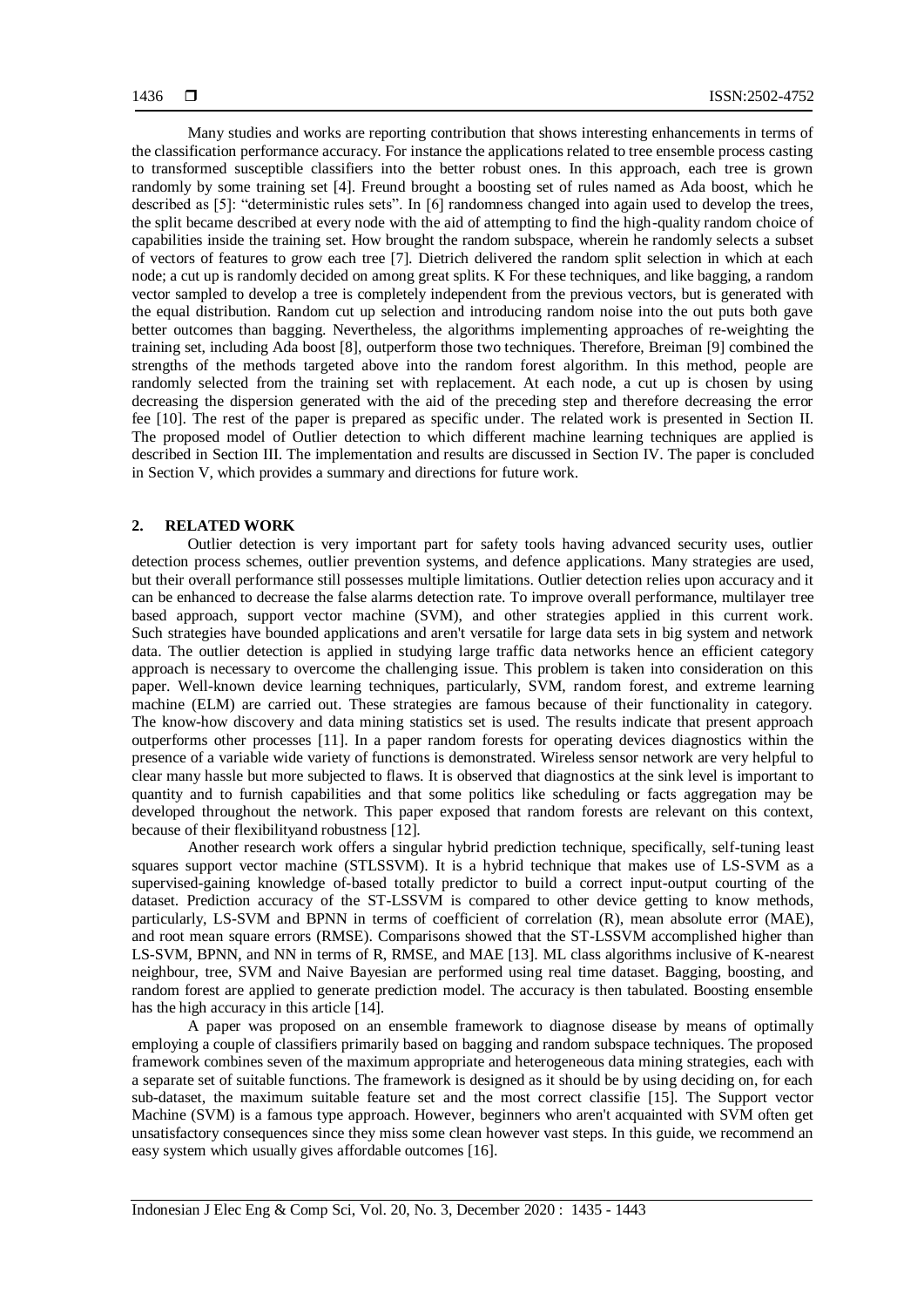In Machine Learning, a records set is imbalanced whilst the magnificence proportions are fairly skewed. Imbalanced records sets arise automatically in lots of utility domains and pose a challenge to traditional classifiers. We recommend a new method to constructing ensembles of classifiers for two-class imbalanced statistics units, known as Random Balance. Each member of the Random Balance ensemble is trained with information sampled from the training set and augmented by using synthetic times received using SMOTE [17]. The novelty within the method is that the proportions of the training for each ensemble member are chosen randomly. The instinct at the back of the approach is that the proposed variety heuristic will make certain that the ensemble carries classifiers that are specialized for exclusive running factors on the ROC area, thereby main to large AUC compared to different ensembles of classifiers. Experiments have been performed to test the Random Balance method by using itself, and additionally in combination with popular ensemble techniques. As a result, we propose a new ensemble advent method known as RB-Boost which combines Random Balance with AdaBoost.M2. This combination involves enforcing random elegance proportions in addition to example re-weighting. Experiments with 86 imbalanced records sets from two widely recognized repositories reveal the gain of the Random Balance approach [18, 19].

# **3. METHODOLOGY**

### **3.1. Ensemble of classifier**

In ensemble method consist of aggregation of machine learning algorithms used to get better predictive result than obtained from available individual learning algorithms. An ensemble is a supervised way gaining knowledge by algorithm [20].

### **3.1.1. Bagging**

Bootstrap aggregating or bagging is making use of the identical learning algorithm to train each learner on a one-of-a-kind set of data. N' subsets of data are drawn randomly with the replacement from the training data N. The N' subset of records are chosen in parallel. Each of the N' subsets used to train a model M. Test data X is applied to every of the M models for predicting Y.

### **3.1.2. Boosting**

Boosting process is similar to bagging but the iterations applied to be sequential, and every time new classifier applied to get better accuracy of prediction of the previous generation classifier.

### **3.1.3. Random Subspace**

Random subspace approach referred to a feature bagging. It possesses an ensemble learning knowledge that attempts to lessen the correlation among estimators by means of associating them on random samples. The random subspace includes functions like "attributes", "predictors", "unbiased variables" sampled randomly with substitute [21]. An ensemble of models is constructed in this method by following rules:

- a) Let number of training points are N and the features within training set are D.
- b) Say L is number of individual models for constructed ensemble.
- c) For every model 1, select nl such that  $(n < N)$  represents number of input points.
- d) For every model l, create a training dataset such that dl features within D with desired replacement and then start the train of the model.

Finally use these ensemble model as unseen point, integrate all outputs of individual models. Use random subspace ensembles (Subspace) for better accuracy.

#### **3.2. K-nearest neighbours**

This algorithm is based on distance-based classifiers scheme. The class label of a new data is equal to the class of the nearest neighbour found using specific distance formulae. Heterogeneous Euclidean-Overlap Metric (HEOM) is applied for distance measure to get the K-nearest neighbours [22]. Here is step described that are used in K-nearest neighbours (KNN) algorithm:

- a) Determine parameter  $K =$  number of nearest neighbours
- b) Calculate the distance between the query-instance and all the training samples
- c) Sort the distance and determine nearest neighbours based on the K-th minimum distance
- d) Gather the category of the nearest neighbours
- e) Use simple majority of the category of nearest neighbours as the prediction value of the

Query instance.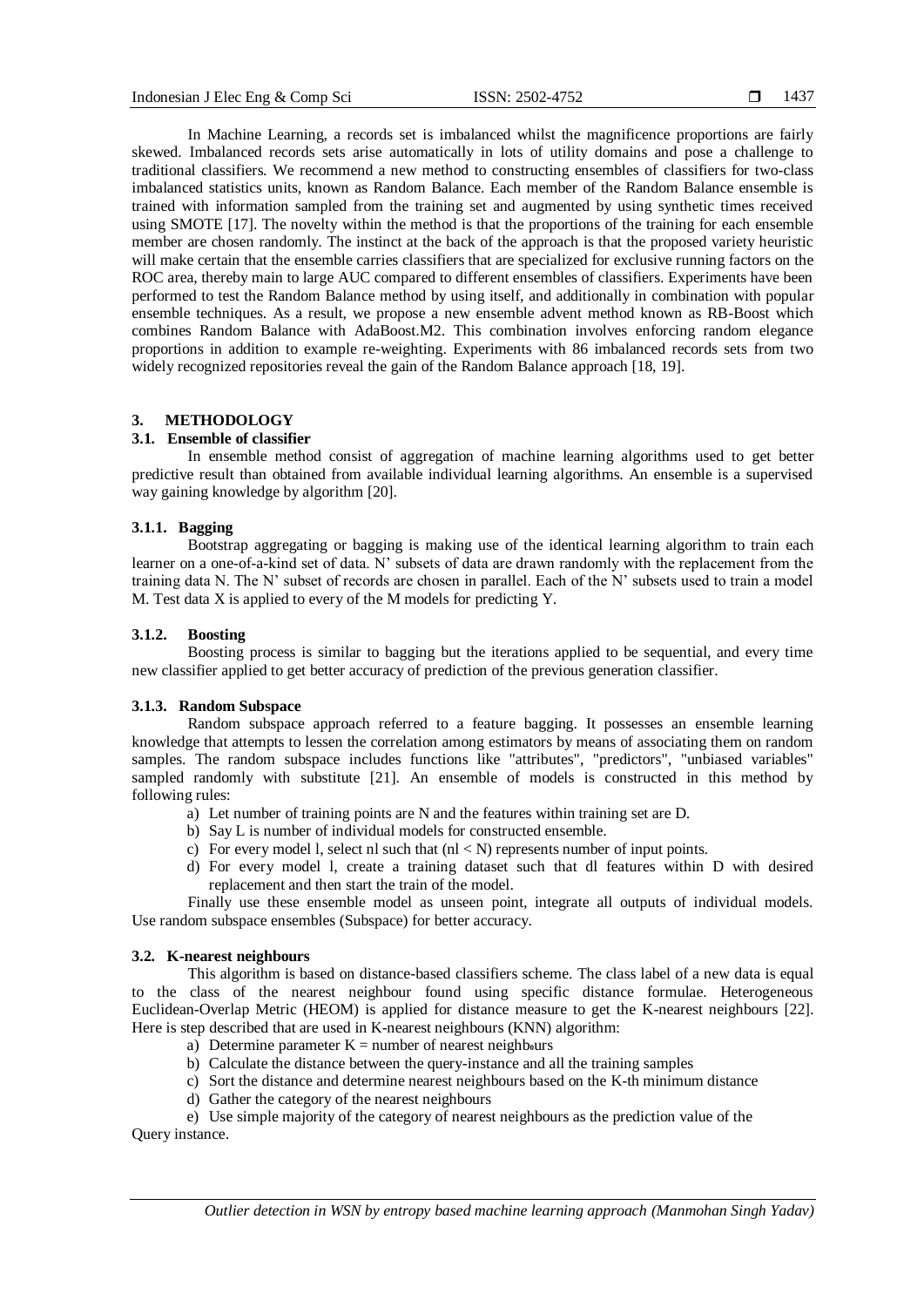## **3.3. Support vector machine**

Support Vector Machines are found to be very beneficial approach in automated classification process. It has less difficult to apply than Neural Networks process learning. It offers a cookbook approach that helps to provide reasonable results. The users do not need to recognize the underlying concept in the back of SVM. It includes setting apart of records into training and testing out sets. The training set samples must include one target value (known as class labels) and numerous attributes (known as features or observed variables). The SVM provide a model (based totally at the training data) which predicts the test data of the test data given best the check data attributes [23,24].

# **3.3.1. SVM classifier design**

- a) After getting the entropy and anomaly values SVM function applied on data variables
- b) Use the classifier function for training dataset SVMStruct = svmtrain(Entrpall',(Anomalyall>0)) Group = svmclassify(SVMStruct,Entrpall')
- c) c) Find the percent of SVM model accuracy Percent training accuracy=100-∑ (output predicted-Anamoly value>0)/total length of anomaly value)\*100
- d) d) Use the classifier function for testing dataset Group = svmclassify(SVMStruct,Entrpall');
- e) e) Find the percent of SVM model accuracy for testing dataset Percent testing accuracy =100- $\Sigma$  (output predicted-Anomaly value>0)/total length of anomaly value)\*100

## **4. PROPOSED ALGORITHM FOR OUTLIER DETECTION USING DIFFERENT CLASSIFIER**

## **4.1. Load & process the data variables**

- a) Data sample time is 0.5 sec., segment length taken of 50 samples .There are fourteen sensors hence 14x13=182 sensor pair id are labelled. Each pair id data bears 3127 sample for record time half hour [21].
- b) Sensor data Z 182x3127 and motion data M1 x 3127 (which is as outlier [0 or 1]) is imported to algorithm.
- c) Different distance formulae are considered named as'cityblock', 'chebychev', 'mahalanobis', 'minkowski', 'euclidean', 'seuclidean', 'spearman', 'cosine', 'hamming', 'jaccard'.

### **4.2. Select sensor pair**

Pair id of two sensors communicate with each other is selected randomly to make a training data.

# **4.3. Data segmentation**

- a) Dataset is broken in segment of 50 samples (total segment are 62).
- b) Motion dataset (outlier data) is also segmented.
- c) Total segment per sensor pair =floor [(total sample)/ (segment length)] i.e. 62.
- d) Entropy is calculated of each segment.

# **4.4. Entropy evaluation**

- a) Each segment entropy value is input of Classifier predictor algorithm. The equation used for entropy is based on Shannon entropy formulae.
- b) Each segment iteratively used to get its entropy value.
- c) Segments entropy saved as variable 'Entrpall'.
- d) Outlier data segment are summed and taken as outlier level.
- e) We take random pair id and all total 620 data recorded are generated as training database.

# **4.5. Classifier model development**

- a) Classifier is trained by using entropy data values as input variable and outlier level as output.
- b) Prediction inaccuracy of training & testing data is calculated. Different prediction models at multiple parameters.
- c) Find the percentage of prediction accuracy.
- d) Find the cross validation accuracy from model testing stage.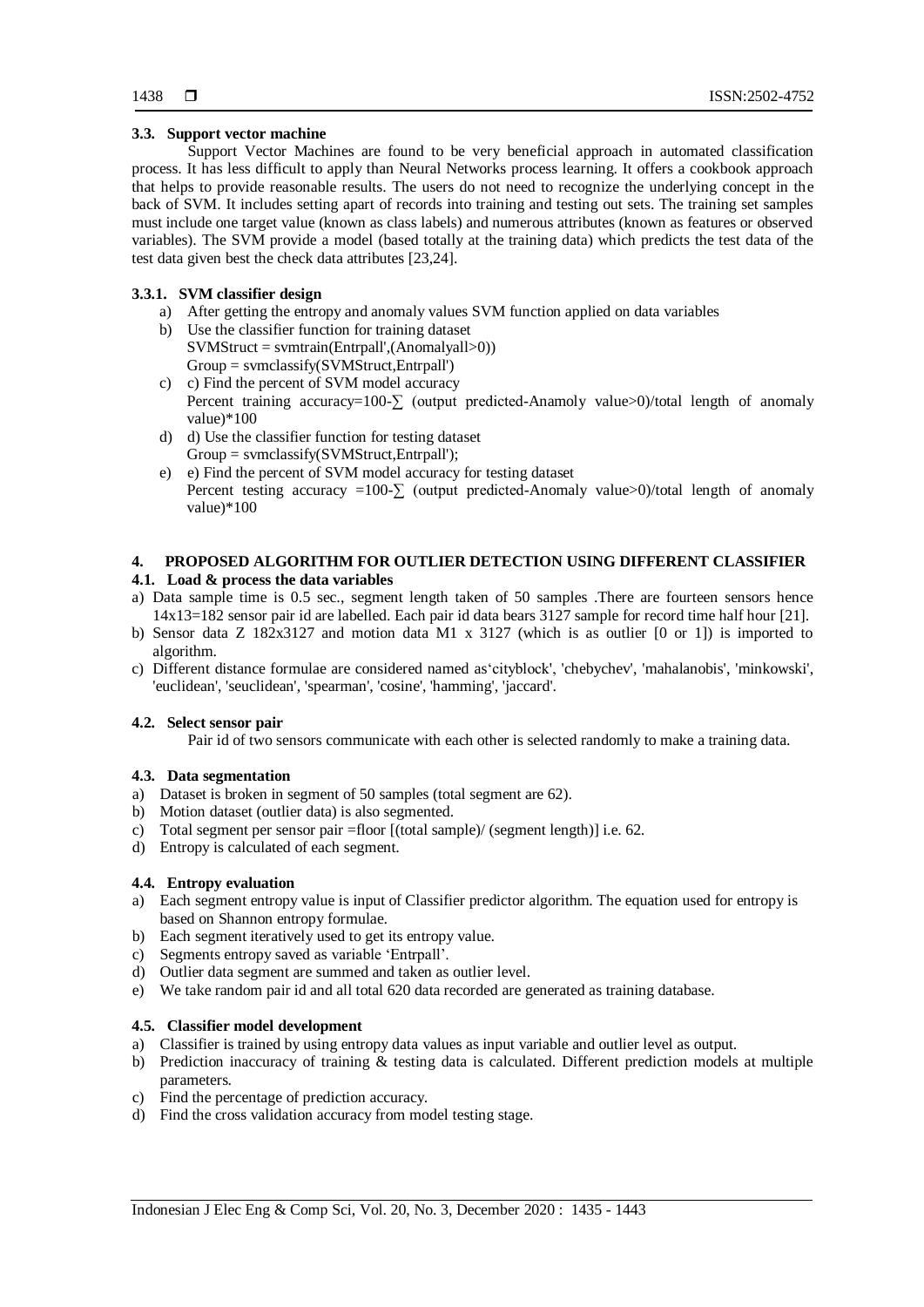#### **5. RESULTS AND DISCUSSION**

### **5.1. About the dataset: Data collection Method Description**

The data used in this work is from an experiment at the University of Michigan. It compose of a Sensor kit known as MICA2.Sensors in this kit are Light, Temperature, RH, Pressure, Acceleration etc. This experiment setup consists of 14 sensor nodes randomly deployed inside and outside a lab room. Sensors communicate by broadcasting and the received signal strength (RSS) is recorded as the voltage measured. 14 x 13 i.e. 182 sensor pairs records of RSS measurements over a 30 minute period is taken at a sample of 0.5 sec to get 3191 time samples. During the experiments volunteer walked into and out of the lab to create outlier patterns in the RSS voltage readouts. A web camera also used to record activity. The original raw data is stored in the matrix 'dataLinear' (of size 182 x 3191) in the file 'dataLinear.mat'. The ground truth is recorded in the vector 'motionCode' (of size 1 x 3191) in the file 'motionCode.mat' Datalinear is sensor RSS (volts), Motion is Anomaly (0 or 1), Z is preprocced data. Total segment is 3127/50 i.e. 62, and pair id is any two sensor communicate each other (let pairid=60). At a particular pairid (let pairid=60) dataset is divided into segment (total segment 62. similarly motion data (outlier data) is also broken in equal segments [25].

#### **5.2. Entropy**

Entropy as it relates to machine learning, is a measure of the randomness in the information being processed. The higher the entropy, the harder it is to draw any conclusions from that information. Flipping a coin is an example of an action that provides information that is random. For a coin that has no affinity for heads or tails, the outcome of any number of tosses is difficult to predict [26, 27]. This is the essence of entropy.

Entropy (p) = 
$$
-\sum_{K=1}^{C} p\left(\frac{K}{p}\right) * Log\left(\frac{K}{p}\right)
$$
 (1)

- a) After segmentation we find out the segment entropy which is input of different predictor models.
- b) Entropy= $\{e1, e2, e3, \ldots, e62\}$
- c) Anomaly data is also segment wise.
- d) Find the summation of segment wise anomaly data.
- e) Anomaly segment are summed and saved as anomaly level.

Figure (1) represents the block diagram of the outlier detection schemes. In Figure 1 all the sensors collected signals in voltage form as data for processing. To estimate the probability density function (PDF) of a dataset using data-split technique divide data as segments. To estimate the entropy of the dataset. To use different classifier model (KNN, SVM etc.). To use this metric to detect outlier.



Figure 1. Block diagram representation of anomaly detection model using different classifiers

### **5.3. Data sets use for training, validation and testing**

The original raw data is stored in the matrix 'data Linear' (of size 182 x 3191) in the file dataLinear.mat' .Out of 580762 obtain from different combination of 14 sensor pair id but this valid data is divided 75% data taken for training purpose for develop all the model . Under the training process detection model is develop and error in between actual and calculated output is determined. Validation is performance along with the training using 15% data that is not used under the training purpose. The error in the validation is used to update the model parameters finally if the model gives desired level of occurs then this performance is finally re-evaluated by using 15% remaining testing data.

#### **5.4. Result analysis**

Result analysis demonstrates that training gives 86% accuracy with 2 nearest neighbour for seuclidean distance. In testing 78% accuracy is obtained for 3 nearest neighbour with seuclidean distance type. In Figure 2 the receive signal strength in voltage at sensor node is shown at y axis and the x xis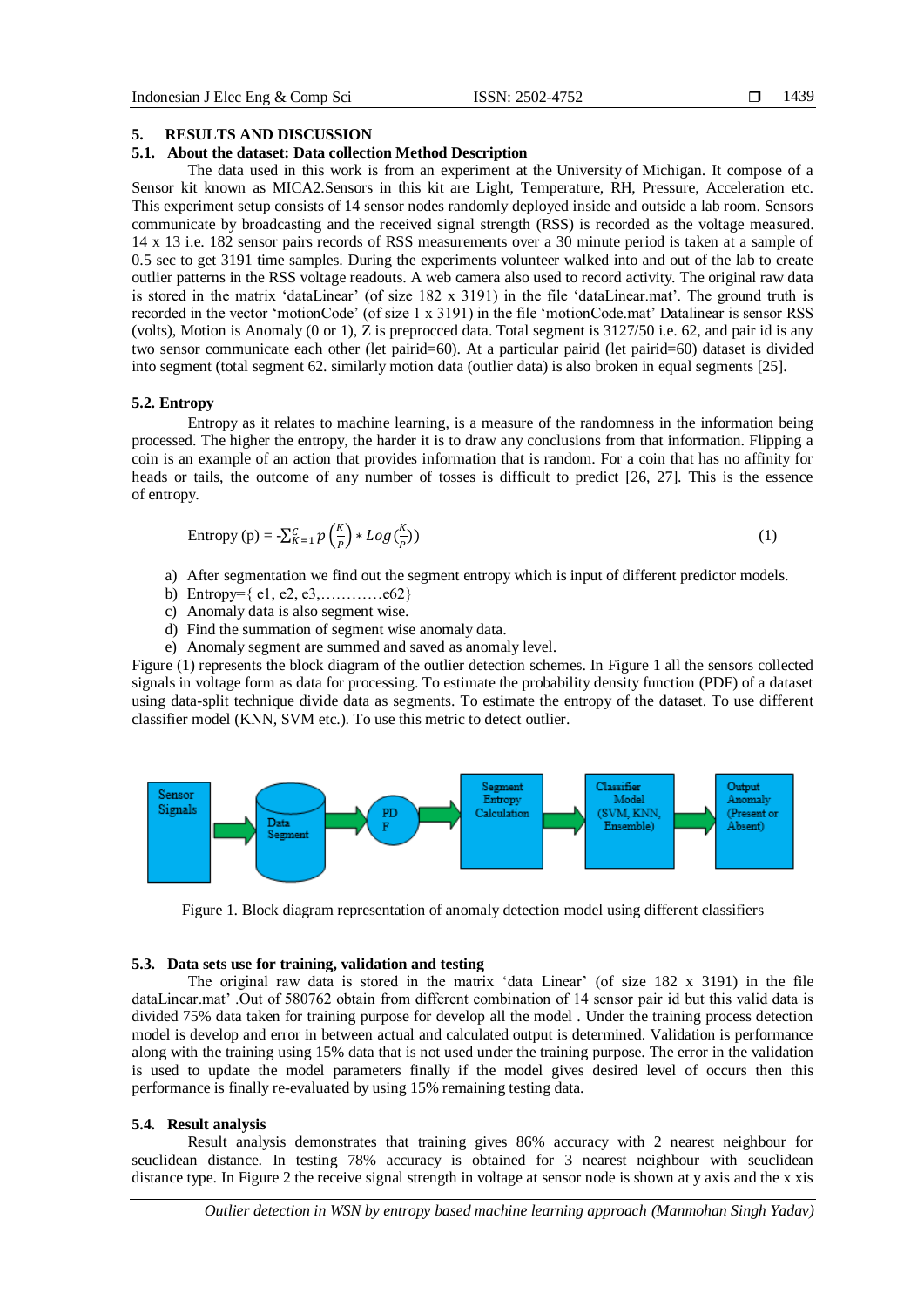is the time instants in seconds. In Figure 2 when data received from sensor with time 30 minutes and take sample of 5 seconds. It is a plot graph between Received signal strength (RSS) in voltage with respect to time in sec. Figure 3. During the measuring period, students walked into and out of lab at random times, which caused anomaly patterns in the RSSI measurements. Intruder motion (anamoly) representation with respect to time samples (n).Whenever intruder disturbs the sensor waves the intrusion is marked as one otherwise the value is zero. Whenever this figure touches high value the anomaly is embedded in the signal voltage wave form.

In Figure 4 RSS data segments plot for segment length of 50 samples, segment length is equal to any value decided that can cover data variation (let  $L=50$ ) Total segment=  $c/L = 3127/50 = 62$ , Pair id= id (identity number)) of any two sensor communicate each other. At a particular pairid (let pairid=60) dataset is divided into segment which is total segment 62 and is stored in another matrix. Similarly motion dataset which is known as anomaly data is also segment into 62 segments. In this figures segment 1 to segment 10 RSS waveform is shown with respect to time.

In Figure 5.a we have shown the calculated value of entropy for each segment of a specific sensor pairid 167, in Figure 5.b for same pairs Anamoly level with respect to all segments for sensor pairid 167.Similar to this figure the entropy value of all the segments of all sensor pairs is calculated. This entropy of segment is taken as input and number of anomaly occurred during that segment is the anomaly level under that segment and shown in Figure 5.b.



Figure 2. Received signal strength voltage with respect to time (sec)



Figure 4. RSS data segments plot for segment length of 50 samples



Figure 3. Intruder motion (anamoly) representation with respect to time samples (n)



Figure 5. a) Entropy value calculted for segment of sensor pairid 167, b)Anamoly level with respect to all segment for anonymous sensor pairid 167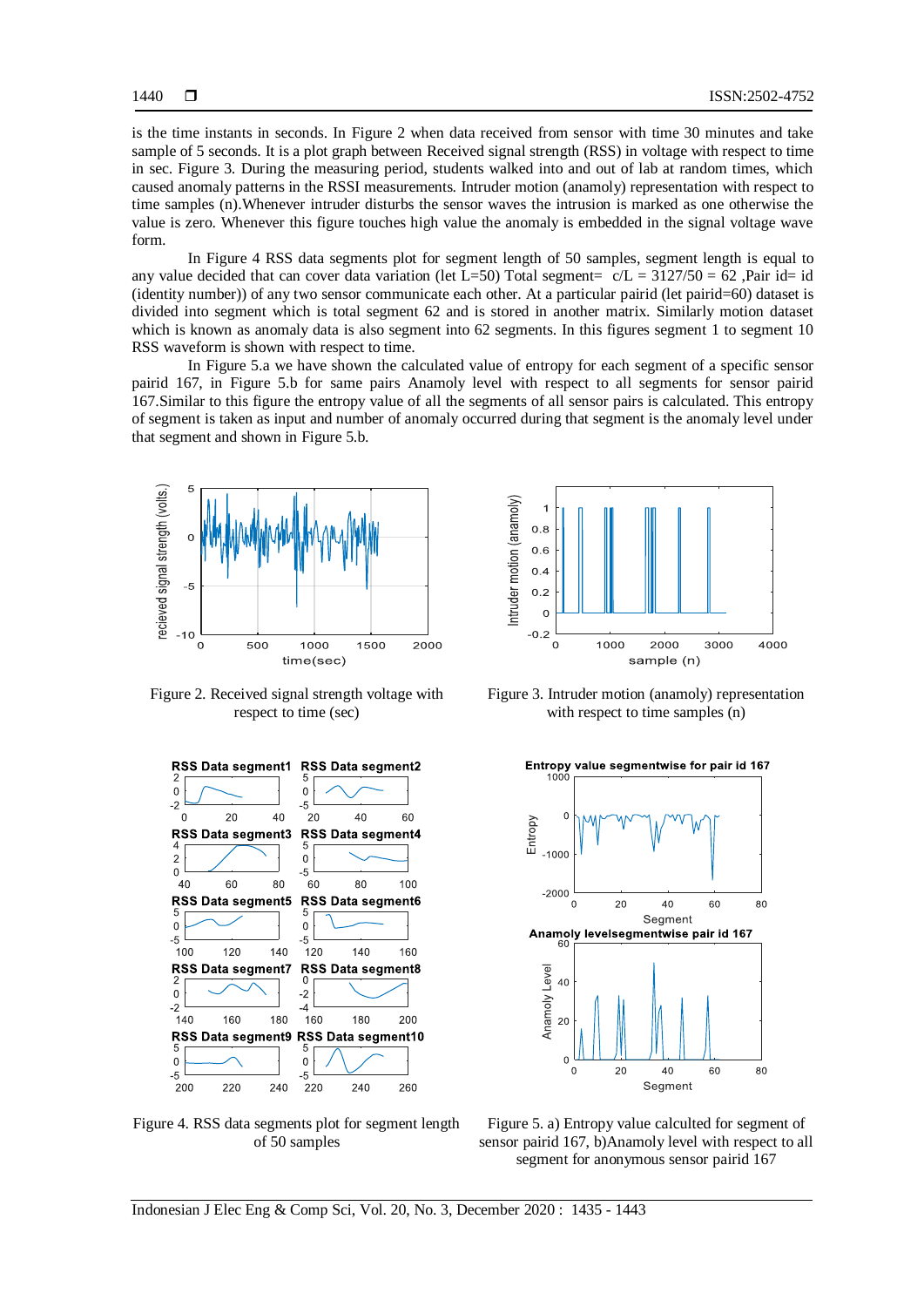If data size is increase then accuracy is high with hamming distance  $\&$  no. of neighbor is 5. The training dataset accuracy=94.34 % and Testing dataset accuracy=89.85%. After the result analysis in training analysis, 76.22% accuracy for SVM model and KNN model 86% accuracy, we conclude that KNN is better than SVM model. In testing analysis, 75.19%, for SVM model and KNN model 78% accuracy, we conclude that KNN is better than SVM model.

Table 1 shows the summary of the results for the KNN scheme at different distance type. Every row of table 1a shows the percent detection accuracy for training and testing process on applying the model development at different attempts. First column shows the best number of neighbour at which highest accuracy in training and testing is observed at specific distance formulae type.

Table 2 shows the similar results for KNN but on considering the large size of database. In thirds case training and testing accuracy is improved but the model development time and memory requirement is heavily increased. Table 3 gives the details of percentage training accuracy for the application of SVM. It is applied for different number of attempts to validate the consistency of performance. It is observed that the training accuracy obtained to be 75 to 78% and the testing accuracy is 73% to 76%.

Table 4 is the comparison table for all the 5 methods applied for developing the anomaly detection scheme. These are KNN, SVM, Boosting, Bagging and Random Subspace classifier based detection methods developed for segment entropy as input parameter. High accuracy is observed for the KNN.

| (a) Analysis of Training<br>dataset |                   |                      | (b) Analysis of Testing<br>dataset |                   |                     | Analysis Training dataset |                             |                      |                      | Analysis on Testing dataset |                       |                     |                     |
|-------------------------------------|-------------------|----------------------|------------------------------------|-------------------|---------------------|---------------------------|-----------------------------|----------------------|----------------------|-----------------------------|-----------------------|---------------------|---------------------|
| No of<br>neigh<br>bor               | Distan<br>ce type | Accur<br>acy<br>(% ) | No of<br>neigh<br>bor              | Distan<br>ce type | Accur<br>acy<br>(%) | Atte<br>mpt               | Neare<br>st<br>neigh<br>bor | Dista<br>nce<br>type | Accur<br>acy<br>(% ) | No<br>of<br>atte<br>mpt     | No of<br>neigh<br>bor | Distance<br>type    | Accur<br>acy<br>(%) |
| $\overline{2}$                      | chebyc<br>hev     | 83.39                | 9                                  | spear<br>man      | 76.89               |                           | 6                           | jacca<br>rd          | 94.34                |                             | 5                     | Hamming/j<br>accard | 89.8/8<br>5.1       |
| 2                                   | euclide<br>an     | 82.26                | 2                                  | spear<br>man      | 76.32               | 2                         | 6                           | jacca<br>rd          | 94.34                | 2                           | 5                     | Hamming/i<br>accard | 89.8/8<br>5.1       |
| 2                                   | euclide<br>an     | 84.68                | 3                                  | seuclid<br>ean    | 77.74               | 3                         | 6                           | jacca<br>rd          | 94.54                | 3                           | 5                     | Hamming/i<br>accard | 89.8/8<br>5.1       |
| $\overline{c}$                      | seuclid<br>ean    | 85.65                | $\overline{2}$                     | spear<br>man      | 76.72               | 4                         | 6                           | jacca<br>rd          | 94.34                | 4                           | 5                     | Hamming/j<br>accard | 89.8/8<br>5.1       |

#### Table 1. KNN result on Training and testing data analysis

#### Table 3. Observation of Training and Testing process using SVM

Table 4. To compare the entire classifier algorithm results

Table 2. Observation on Training and Testing process with large dataset

| No of<br>attempt | <b>% cent of Training</b><br>dataset | <b>% cent of Testing</b><br>dataset | Classifier                                 | % accuracy<br>of Training<br>dataset | % accuracy of Testing<br>dataset |
|------------------|--------------------------------------|-------------------------------------|--------------------------------------------|--------------------------------------|----------------------------------|
|                  | 75                                   | 76.77                               | K-Nearest Neighbour                        | 85.65                                | 77.74                            |
| ◠                | 75.6                                 | 75.5                                | K- Nearest Neighbour with<br>large dataset | 94.34                                | 89.85                            |
| 3                | 76                                   | 73                                  | <b>Support Vector Machines</b>             | 76.22                                | 75.19                            |
| 4                | 76                                   | 75.6                                | <b>Boosted</b>                             | 77.8                                 | 72                               |
|                  | 78.5                                 | 75.1                                | Bagged<br>Subspace                         | 70.5<br>78.5                         | 56<br>72                         |

Figure 6 shows the results obtained after applying different anomaly detection scheme using the K-NN, SVM, Boosting, Bagging and subspace classifier. The vertical axis shows the percentage accuracy of detection scheme based on entropy feature. The numeral values are also attached for training and testing scheme. It has been observed in the graph that the KNN scheme gives highest detection accuracy as compared to other methods. It is about 85% and as the training data size is increased it can go up to 94%.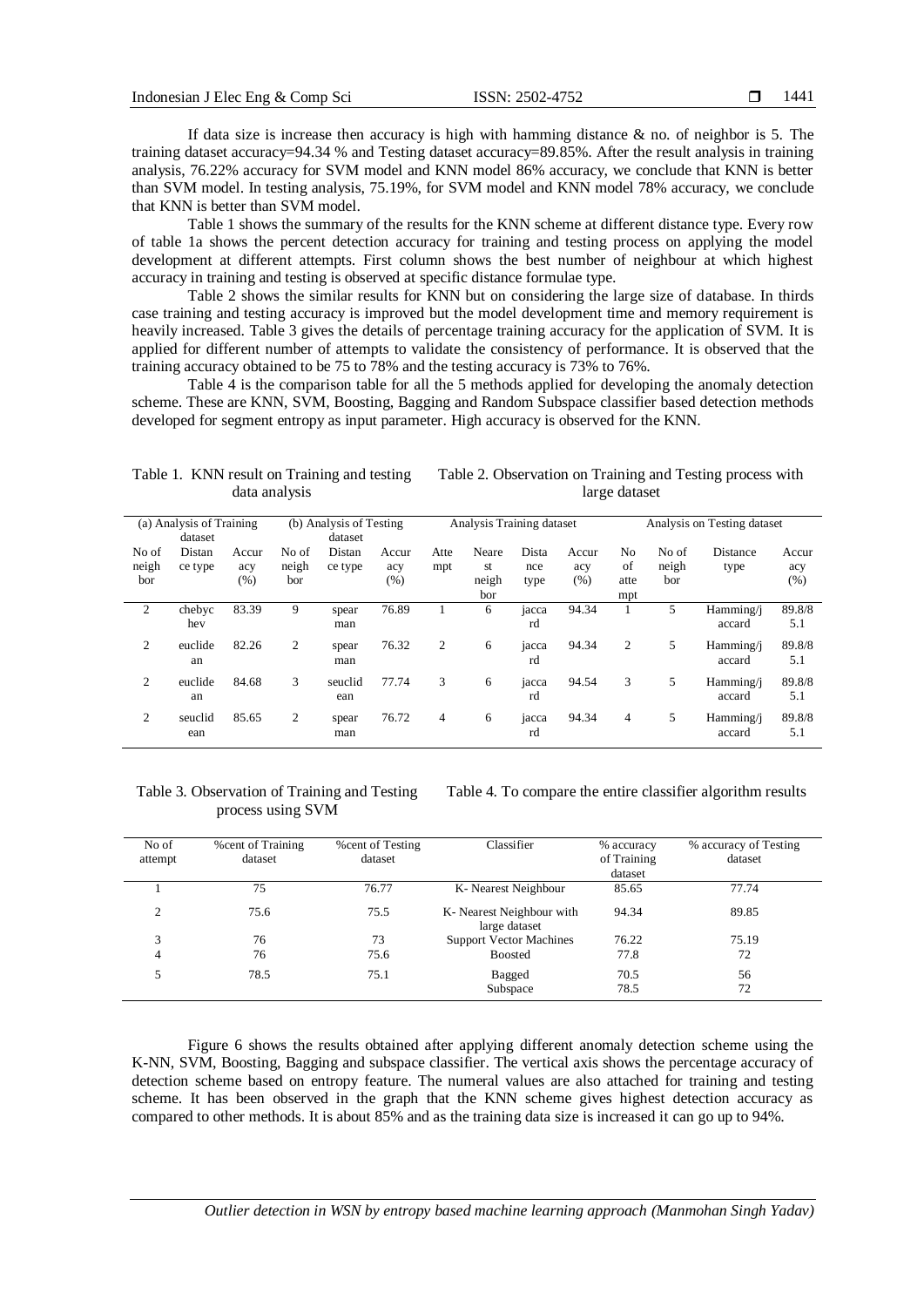

Figure 6.Comparisons of all the classifier algorithm results

### **6. CONCLUSION**

A novel technique is demonstrated on wireless sensor dataset different prediction model learning methods: Based on the idea of varying the parameters of the model attribute classes and applied it to design a new prediction method. Despite the simplicity of development approach multiple methods have validated when compared with each other in terms of the prediction accuracy of outlier in sensor data including segment entropy as input feature specifically devised for data classification.

Study the performance of Boosting, Bagging Tree, KNN, SVM etc in use of wireless sensor network data with outlier characteristics due to intrusion. It has been proven to have a strong influence on performance of classification. In testing analysis, 75.19% accuracy of SVM model and 78% accuracy of KNN model, we conclude that KNN is better than SVM model. The problems which are faced in detecting outlier is due to overlapping, noisy signals [28], small disjoints or borderline values. These problems are minimized with advanced pre-processing techniques. The entropy feature based outlier detection strategy is successfully implemented on data with small disjoints, using different self learning techniques specially KNN and SVM. The ideas in this article may further be extended to multiple-class unbalanced problems with other classifiers. These approaches are presently developed on systematic data records but in future same algorithm may be used to remove the outliers in real time situations with proper hardware setup for the challenging environmental conditions for weather monitoring purpose.

#### **ACKNOWLEDGEMENTS**

The present article work was supported by Faculty of Doctoral Studies and Research (DSR) and Department of Computer Science & Engineering, Integral University, Lucknow under the processing of research manuscript communication number (IU/R & D/2019-MCN000773).

#### **REFERENCES**

- [1] H.Wang, J. Gu, and S.Wang, "An effective intrusion detection framework based on SVM with feature augmentation", *Knowl.-Based Syst.*, vol. 136, pp. 130-139, doi: 10.1016/j.knosys.2017.09.014, Nov. 2017.
- [2] S. Teng, N.Wu, H. Zhu, L. Teng, andW. Zhang, "SVM-DT-based adaptive and collaborative intrusion detection", *IEEE/CAA J. Automatica Sinica*,vol. 5, no. 1, pp. 108-118,doi: 10.1109/JAS.2017.7510730, Jan. 2018.
- [3] Iftikhar Amad , Mohd. Basheri, Mohd. Javed Iqbal and Aneel Rahim, "Performance Comparison of Support Vector Machine, Random Forest, and Extreme Learning Machine for Intrusion Detection", *IEEE access*, vol. 6, 2018.
- [4] Yali Amit and Donald Geman, "Shape quantization and recognition with randomized trees". *Neural Computation*, vol. 9, pp. 1545-1588, 1997.
- [5] Nasir Saeed, Tareq Y. Al-Naffouri, Mohamed-Slim Alouini, "Outlier Detection and Optimal Anchor Placement for 3D Underwater Optical Wireless Sensor Networks Localization", *IEEE*, pp. 0090-6778, 2018.
- [6] Leo Breiman, "Using adaptive bagging to debias regressions. Technical report", *Statics Department UCB*, 1999.
- [7] Victor Garcia-Font, Carles Garrigues and Helena Rifà-Pous, "A Comparative Study of Anomaly Detection Techniques for Smart City Wireless Sensor Networks",www.mdpi.com/journal/sensors,*Sensors*, vol. 16, p. 868, 2016.
- [8] Thomas G, Dietterich. "An experimental comparison of three methods for constructing ensembles of decision trees: Bagging, boosting, and randomization". *Machine Learning*, vol. 40, pp. 139-157, 2000.